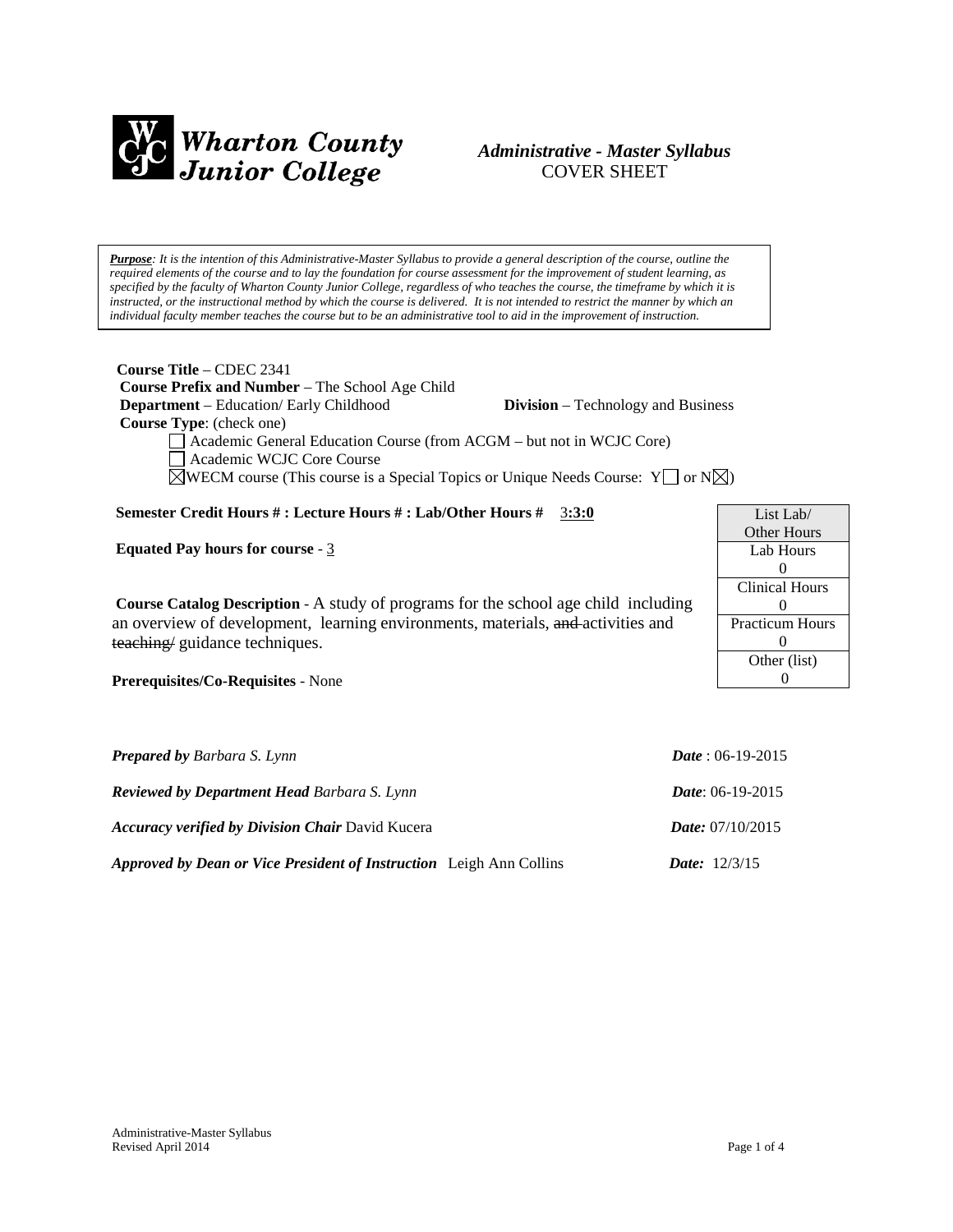

**I. Topical Outline** – Each offering of this course must include the following topics (be sure to include information regarding lab, practicum, clinical, or other non-lecture instruction):

- 1. Students will outline and describe growth and development of the school age child in the physical, cognitive-language, social-emotional-moral domains.
- 2. Students will describe, discuss, and apply principles of developmentally appropriate guidance and teaching techniques (according to the National Association for the Education of Young Children-NAEYC) to school age students. ages 5-13 years.
- 3. Students will apply principles of child development and developmentally appropriate practices to the design of indoor and outdoor environments and activities for the school age child.
- 4. Students will devise a safety plan accounting for principles of physical safety (preventing injury and illness) and emotional safety (promoting pro-social behaviors and avoiding bullying)

Topics Include: Children and families Typical development in middle childhood (physical, cognitive, language, social, and emotional domains) Development of social competence and peer relationships in midle childhood Creating appropriate learning environments for elementary years Program planning for middle childhood years: Fine arts, language and literacy, science, math, physical fitness Planning for physical safety, emotional safety, and prevention of bullying Preventing and responding to child abuse in elementary children Ensuring quality and standards After the above have been covered, additional topics may be added at the discretion of the instructor

National Association for the Education of Young Children (NAEYC) Standards measured in this course:

- 1. Promoting child development and learning
- 2. Teaching and learning
- 3. Observing, documenting, and assessing
- 4. Using developpmentally appropriate approaches to connect with children and families
- 5. Using content knowledge to build meaningful curriculum
- 6. Becoming a professional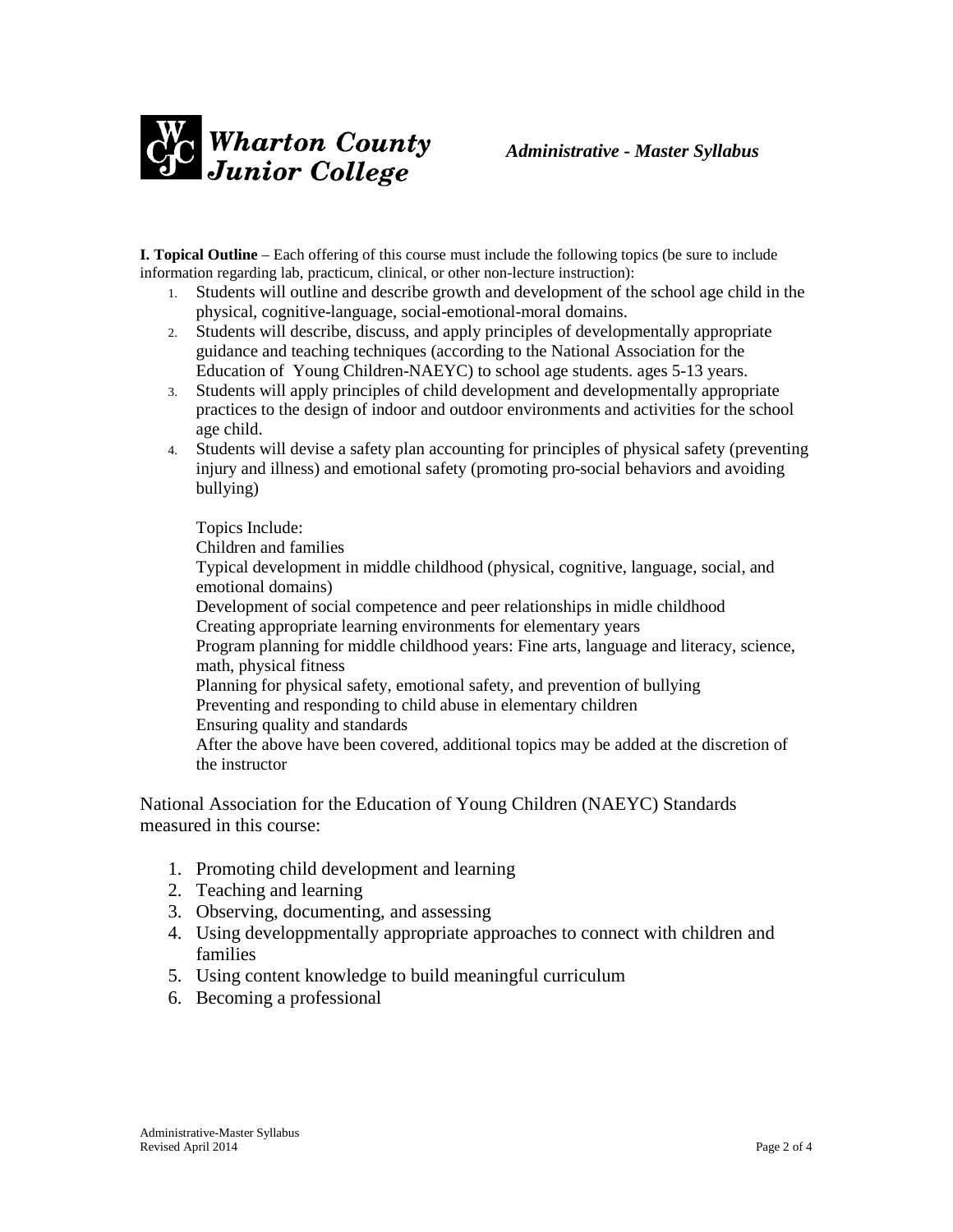#### **II. Course Learning Outcomes**

|                | <b>Course Learning Outcomes</b>            | <b>Methods of Assessment</b>                                                                     |
|----------------|--------------------------------------------|--------------------------------------------------------------------------------------------------|
|                | Upon successful completion of this course, |                                                                                                  |
| students will: |                                            | 1.2 3. Students will submit a term project                                                       |
|                |                                            | describing/explaining one indoor environment                                                     |
|                | 1. Outline growth and development of       | and 5 indoor activity choices and one outdoor                                                    |
|                | the school age child (physical,            | environment and 5 outdoor activity choices                                                       |
|                | cognitive and language, social-            | for a group of school age children ages 5-13                                                     |
|                | emotional-moral domains)                   | years. Students will select either primary                                                       |
|                |                                            | grade children (K-2) or intermediate grade                                                       |
| 2.             | Analyze components of school age           | children (Grs. 3-5) as the focus of their                                                        |
|                | programs                                   | project. Adaptations for children with special                                                   |
| 3.             | Develop materials, activities, and         | needs and special talents will be included.                                                      |
|                | guidance strategies.                       | This project will be graded by a departmental<br>rubric with students achieving a minimum        |
|                |                                            | grade of 70 points to indicate mastery.                                                          |
|                |                                            |                                                                                                  |
|                | 4. Student will communicate thoughts,      | 1.2. Midterm (with a minimum of one essay                                                        |
|                | ideas, information, and messages in        | question), final exam, and other quizzes                                                         |
|                | writing in a weekly journal (or            | deemed necessary by the instructor (Grade of                                                     |
|                | participation in weekly discussions in     | 70 indicates mastery).                                                                           |
|                | an online section).                        |                                                                                                  |
|                |                                            | 3. Students will submit a safety plan that                                                       |
|                |                                            | addresses class rules, playground rules,                                                         |
|                |                                            | hygiene, safety, prevention of communicable                                                      |
|                |                                            | disease, and promotion of good mental health                                                     |
|                |                                            | (preventing and responding to bullying). This<br>project will be graded by a rubric with a grade |
|                |                                            | of 70 indicating mastery.                                                                        |
|                |                                            |                                                                                                  |
|                |                                            | 4. In-class journal entries factored into the                                                    |
|                |                                            | attendance/ participation grade (or online                                                       |
|                |                                            | discussion posts in an online section)                                                           |

## **III. Required Text(s), Optional Text(s) and/or Materials to be Supplied by Student.**

## *Most recent edition of :*

Click (most recent edition). *Caring for school age children,* Clifton Park, NY: Delmar Cengage.

### **IV. Suggested Course Maximum** - 35

## **V. List any specific spatial or physical requirements beyond a typical classroom required to teach the course**.

none